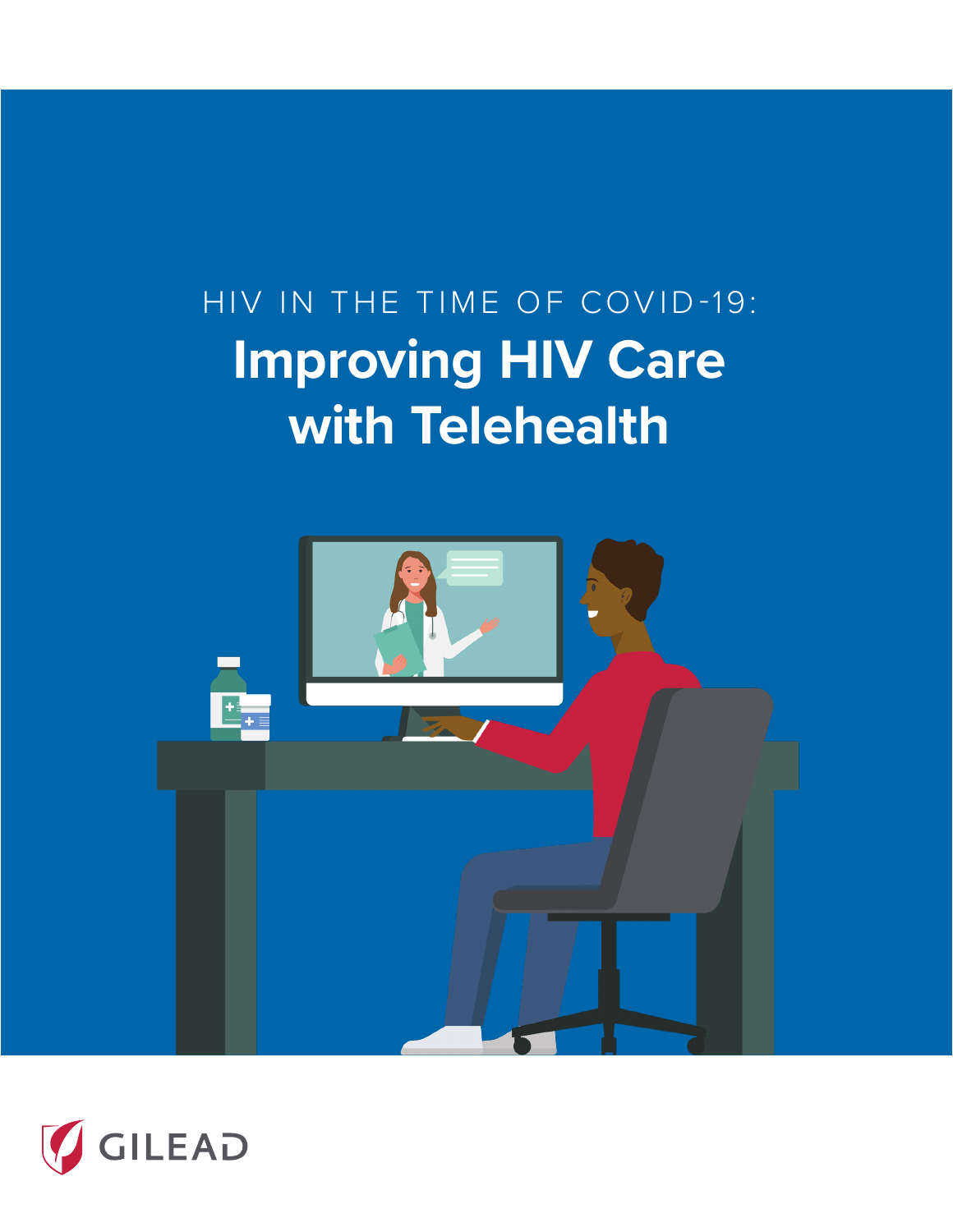# Table of Contents

- 1 Introduction
- 2 Telehealth is a Valuable Mainstay in HIV Care
- 3 New Risks & Vulnerabilities from Telehealth to Consider
- 4 Policy Recommendations
- 5 Conclusion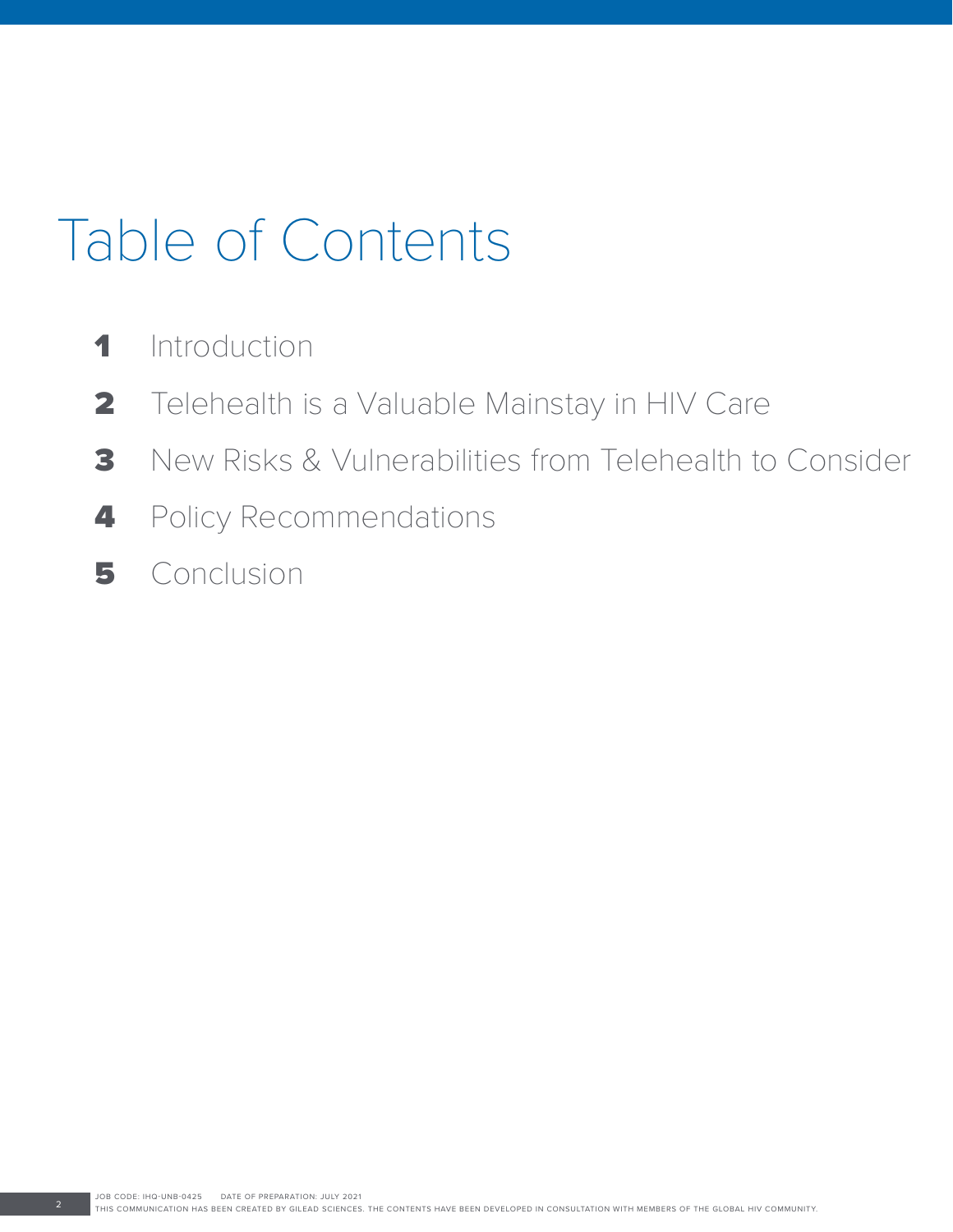# **1** Introduction

The COVID-19 pandemic has dramatically altered the way that people living with HIV (PLWH) and at-risk groups access care around the world. A transition from in-person care to telehealth services has accelerated changes in the delivery of HIV care, providing many PLWH a variety of options to interact with healthcare in a simpler, safer and more independent way.<sup>1</sup> The changes healthcare providers were forced to make at speed to their models of care in response to COVID-19, such as clinic closures and implementation of social distancing measures, has demonstrated the potentially transformative impact of telehealth platforms in HIV care.

High levels of satisfaction with telehealth among clinicians and patients during the pandemic suggest it is here to stay.<sup>2</sup> The potential benefits include increased comfort, convenience, and savings for individuals; and improved engagement and retention in care. Telehealth can also help empower patients to manage their own health, supported by a new generation of smartphone applications that facilitates more convenient access to care. Digital solutions for managing health can also reduce demand on health providers, reducing pressures of overburdened health systems, and allowing clinicians to focus more on complex patients who will continue to require in-person visits or are unable to access telehealth services.

To ensure successful, longer-term uptake of telehealth, some challenges need to be addressed. Provision of telemedicine is far less progressed in upper-middle, lower-middle, and low-income countries than in highincome countries.3 Complex and varied regulations and limited reimbursement from public and private health insurers has inhibited broader uptake.4,5 Many patients face barriers to accessing telehealth, including limited access to technology, lower levels of digital literacy, and limited access to reliable internet coverage. Broad implementation of telehealth must also take account of the continuing needs of patients with clinically complex conditions and may require in-person visits.

At the core of this effort must be the preservation of patient choice to the many service options available for people living with or at risk of HIV.

This paper explores the potential for telehealth to transform HIV service delivery while supporting individual choice. Broad adoption of telemedicine will help maximize the full benefits of innovative prevention and treatment measures. Policymakers will need to adopt a committed program to remove barriers to telehealth's uptake while supporting integrated and updated HIV care models that fully leverage this technology. The potential to transform HIV care is in reach and, if implemented effectively, could improve patient care, and reduce the costs associated with preventing and treating HIV.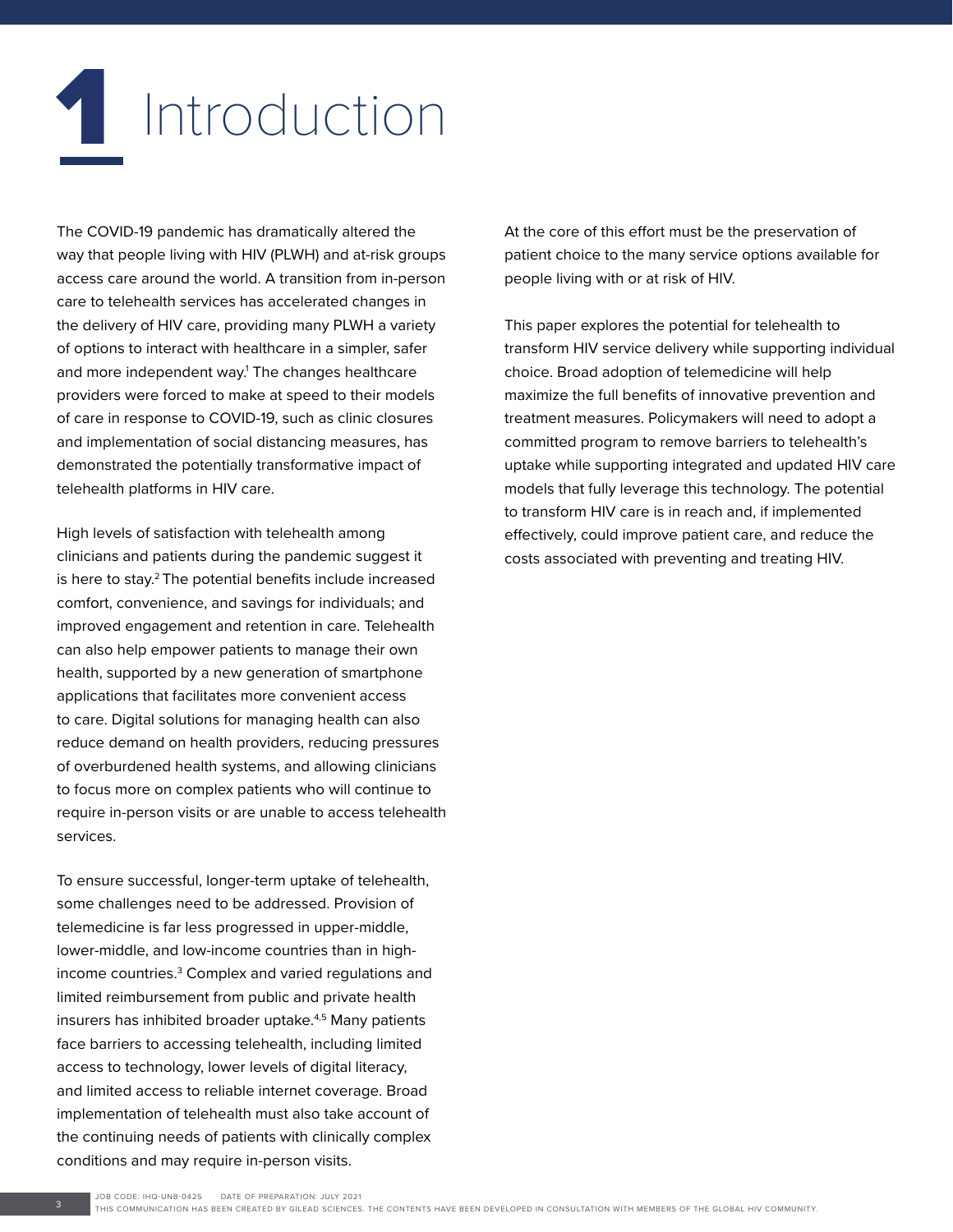# **Telehealth has Enabled Essential HIV Services to Continue during COVID-19**

According to UNAIDS, the COVID-19 pandemic has caused significant disruption to traditional ways of accessing HIV testing, prevention and care services on a global scale.<sup>6</sup> However, whilst there has been a lack of in-person consultations,<sup>7,8</sup> HIV services have responded at speed and with agility by utilizing new technologies, such as telehealth, to ensure continuation of essential HIV services that can be conducted virtually.<sup>1</sup>

During the pandemic, U.S. health providers were given guidance to increase telehealth use for delivering HIV care. The health providers who used telehealth observed an increase in the number of virtual HIV clinic visits and more frequent viral load testing compared to those who did not.9

By accelerating the uptake of telehealth, the COVID-19 pandemic has created novel opportunities for more people living with HIV and at risk for HIV to access HIV treatment and prevention services, respectively. Beyond the pandemic, telehealth can empower people living with HIV by providing more options for diversified engagement outside traditional healthcare settings, resulting in additional flexibility and ownership over their management of care. But it also raises important questions about how best to ensure that telehealth benefits patients and is supported effectively by governments, particularly for patients from disadvantaged communities. While recognizing that telehealth will not be the preferred option of having access to healthcare services for everyone, it affords patients choice and clinicians the opportunity to focus on more complex patients that require in-person consultations.

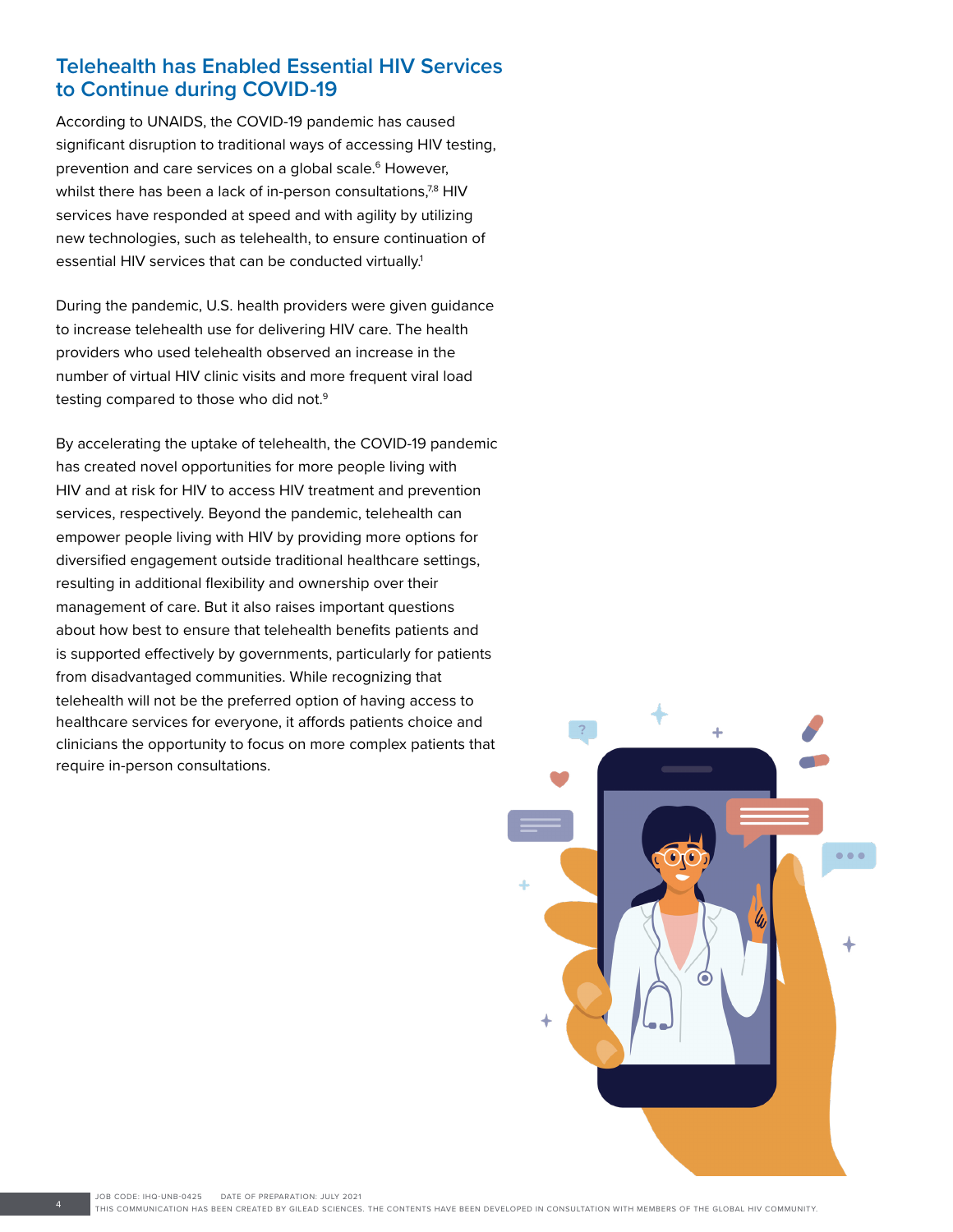# Telehealth is a Valuable<br>2 Mainstay in HIV Care

Telehealth encompasses a range of healthcare education, prevention and treatment services provided via video and phone calls, mobile phone apps and social media platforms. These services allow for the reimagination traditional models of care, empowering patients to manage their health outside of traditional settings and lowering costs. Despite long-term promise, global adoption and interoperability of telehealth systems and tools had been limited before the COVID-19 pandemic, in part due to complex and varied regulations, such as ability for clinicians to practice across jurisdictions, as well as limited policies around funding and reimbursement of telehealth from national and private health insurers.<sup>4,5</sup>

In the United States, 43.5 percent of Medicare primary care visits were provided through telehealth in April 2020, compared to less than 1 percent (0.1 percent) in February.<sup>10</sup> A Health HIV survey also revealed that in 2020, 81 percent of the 256 health centers that responded were currently providing HIV services via telehealth.<sup>11</sup> In the U.S., following the rise of the COVID-19 pandemic, telehealth visits were reimbursed at parity with in-person visits (previously, telehealth visits were reimbursed at lower rates than in-person ones). To maintain the uptake of telehealth post-COVID-19, it will be important for policymakers at both national and sub-national levels to implement policies that allow reimbursement to occur at parity for both telehealth and in-person visits.

For HIV and other conditions, telehealth provides many benefits that traditional, in-person offerings cannot. In the U.S., telehealth has helped overcome transportation barriers to care, both for those living in rural areas who are required to drive for long distances to access in-person care and for those in urban areas who take convoluted journeys via public transportation to access in-person care. Telehealth also offers workers flexibility and convenience, saving them the need to take an entire day or half a day off work for an in-person appointment.

Furthermore, telehealth affords patients wider access to specialists, who may not be near enough for them to visit in person.

Given stigma that continues to surround HIV, telehealth also provides patients, who may be uncomfortable discussing the condition in-person, with an alternative and potentially less threatening option for engaging in care. Furthermore, when paired with effective therapy, telehealth can support individuals maintain an undetectable viral load with minimal in-person appointments. Those with higher perceived HIV-related stigma were more likely to use telehealth, suggesting it may play a key role in retention for patients who may not attend in-person appointments. New incentives rolled out by payors encouraged the use of these services to prevent lapses in non-urgent care. For example, the U.S. Department of Health & Human Services (HHS) Office of Inspector General (OIG) provided flexibility for health care providers to reduce or waive cost-sharing for telehealth visits.12

According to the U.S. Centers for Disease Control and Prevention (CDC), the first quarter of 2020 saw an explosion in the number of telehealth visits; a 50 percent increase compared with the same period in 2019.<sup>13</sup> This rapid uptake was also witnessed around the world, whereby three quarters of medical specialists across the U.S., Europe, the UK, had increased their use of telehealth during the COVID-19 pandemic.<sup>14</sup> According to Japan's Ministry of Health, the number of medical institutions offering telemedicine in Japan has been jumped up from only 970 in July 2018, prior to the pandemic, to 16,100 in July 2020.<sup>15</sup> This remote services approach has worked well for people living with HIV and at-risk groups who have been advised to avoid in-person care settings in order to minimize risk of exposure to COVID-19.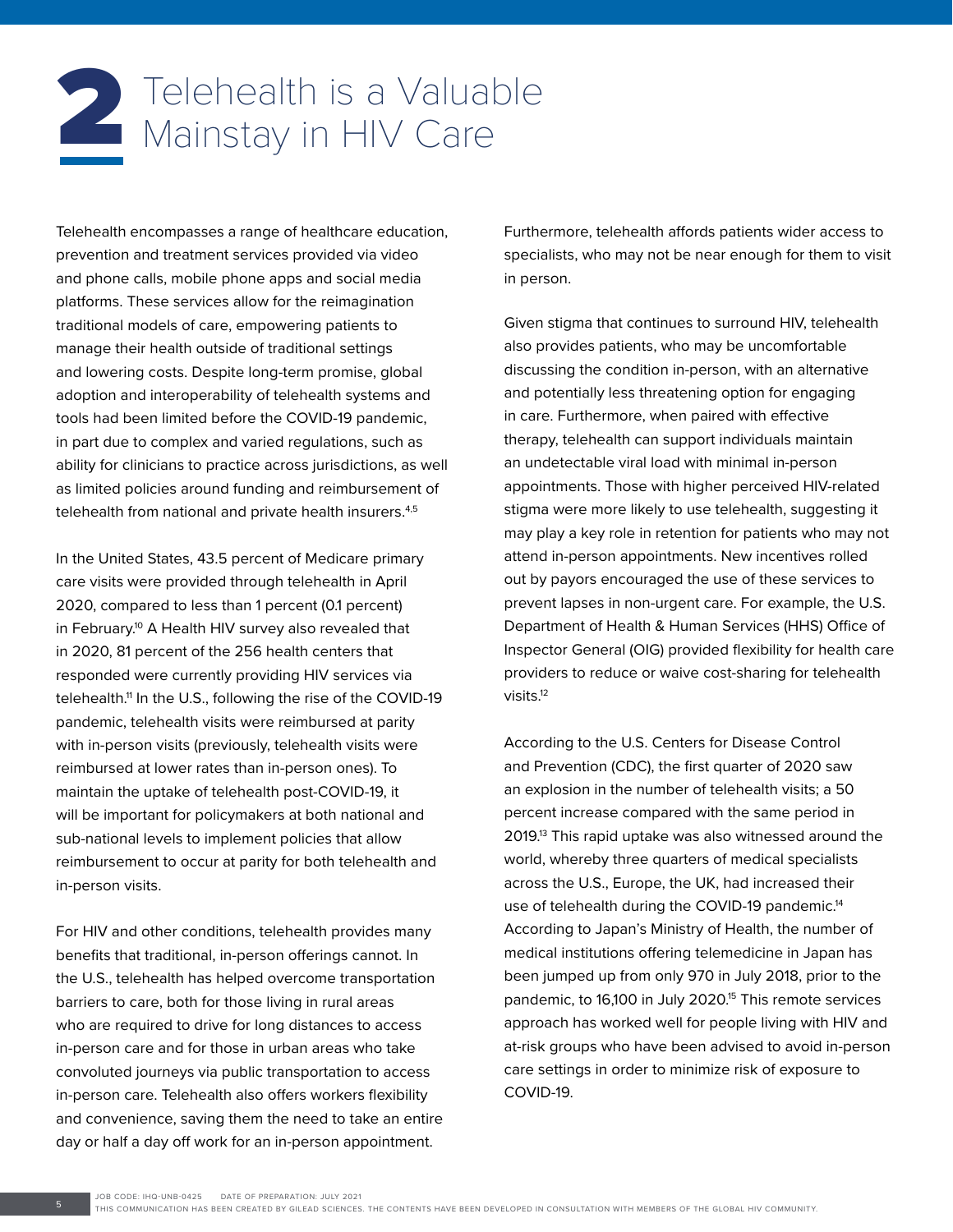Tailoring telehealth services to people living with HIV has shown to be both an effective and cost-efficient method of reaching people, further breaking down barriers to care. Implementation of the EmERGE Project, a mobile health management platform rolled out in several European countries, reduced annual HIV-associated costs in Belgium, Croatia, Spain, Portugal and the UK and was also linked to a reduction in the use of outpatient services.<sup>16</sup> Extending similar programs to all people living with HIV who choose it and whose clinicians recommend it, could create further efficiencies in health systems.

## **The EmERGE Project**

#### **Action**

The platform provides patients with a secure interface and relevant medical data to facilitate remote access to healthcare providers

#### **Outcome**

PLWH and clinicians from 5 European countries are currently testing the service for its ability to reduce the total cost of care through fewer inperson visits, while also providing patients direct access to their health information and medication lists.

Source: EmERGE. 2021. EmERGE mHealth Platform. Last accessed via https://www. emergeproject.eu/about in June 2021.

Telehealth based care models, if designed effectively, can help empower patients $17$  and allow them to take control of their HIV care. In one HIV center in Northern Italy, 67 percent of all HIV visits (1,162) were conducted through a telehealth program initiated at the start of the COVID-19 pandemic. Preliminary impressions were that telehealth can be a useful tool, particularly in terms of more efficient communication with certain groups of patients.<sup>18</sup> Throughout the COVID-19 pandemic, telehealth has demonstrated it provides an effective approach to reach people living with HIV who may have concerns pertaining to in-person consultations.

# **Supporting Telehealth for the Long Term**

Beyond the COVID-19 pandemic, it is critical for governments to put in place more robust, longer lasting and more equitable policy changes to ensure telehealth can be accessed by people living with HIV and at-risk groups, where appropriate. The U.S. government has demonstrated how the expansion of reimbursement for telehealth services under federal and regional programs can rapidly increase its provision and uptake.19 Since the beginning of the COVID-19 pandemic, the U.S. government added Medicaid coverage for 144 telehealth services (e.g. emergency department visits, initial inpatient and nursing facility visits, and discharge day management services). According to preliminary data between mid-March and mid-October 2020, more than 24 million out of 63 million beneficiaries and enrollees have received a Medicare-reimbursed telemedicine service.<sup>20</sup> In both rural and urban areas, these services have the added benefit of reducing the additional geographical and access barriers to care. Supporting the large upfront investments necessary to implement telehealth services for providers, such as technology, design and staffing will be critical.

# **NHS Scotland – Attend Anywhere**

#### **Action**

In 2017, NHS Scotland implemented their 'Attend Anywhere' application, a platform where patients could receive secure video consultation from home after completing blood work at their own convenience at a general medical practice

#### **Outcome**

Provided PLWH in remote areas (e.g. Orkney, Shetland Islands) with a wider range of health services and care that they would usually have needed to fly elsewhere to access

Source: Pham C, Badowski ME. The role of telemedicine in infectious diseases. EMJ Innov. 2019 [epub ahead of print].

JOB CODE: IHQ-UNB-0425 DATE OF PREPARATION: JULY 2021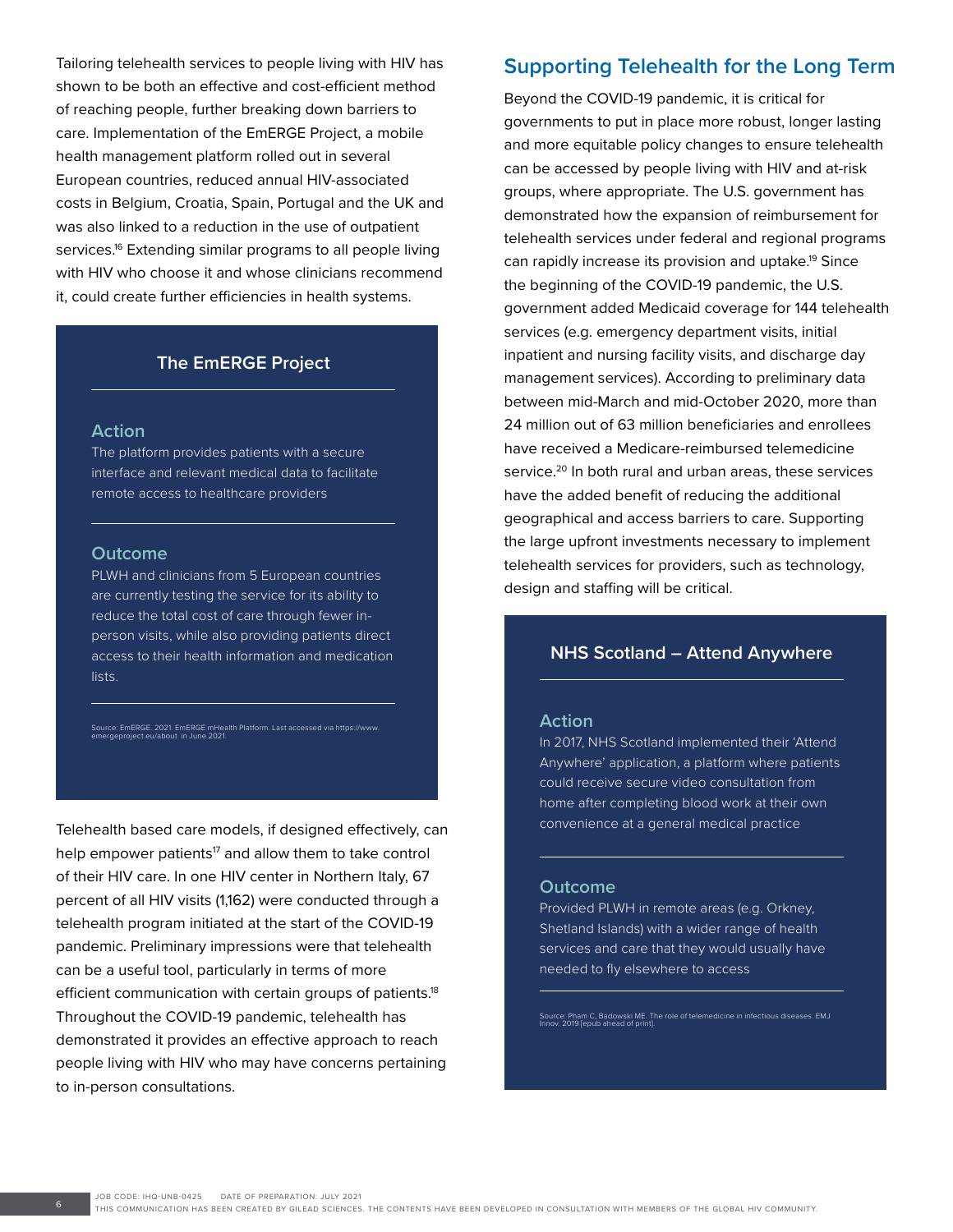# **Innovative HIV Prevention & Treatment Options to Support Remote Care**

Over the last 30 years, advances in HIV prevention and treatment have meant a broader range of options is potentially available, some of which may be more suitable for a particular patient than others, and have helped people living with HIV live longer, healthier lives than if they were not adhering to HIV prevention and treatment. Newer innovations are not only more effective in making long-term viral suppression achievable, but they offer more convenience, improved safety, and tolerability, and ultimately, better health outcomes compared with older innovations.<sup>21</sup>

Uniting innovative HIV prevention and treatment options with remote monitoring through telehealth promotes efficient use of healthcare resources. It creates an opportunity to remove barriers to accessing healthcare services, both for individuals in rural areas and people facing stigmatization, while also enhancing patient empowerment and supporting shared decision-making. In turn, this can help improve the health outcomes of people living with HIV and reduce the risk of HIV transmission.

The improved safety profiles for some innovative HIV treatment regimens provide an opportunity to support a shift to less frequent in-person care, supported by virtual health appointments. These developments offer the opportunity for governments and payors to shift how HIV services can be provided. Research conducted during the COVID-19 pandemic suggests almost 3 in 4 (74 percent) of physicians and patients of healthcare providers were highly satisfied using telehealth and would like to see it moving forward in their health care provision.2

Furthermore, innovative HIV treatment options can support telehealth options, creating new pathways and methods of care.

Telehealth is ideally placed to effectively manage patient needs while providing low-touch, more cost-effective care across health systems without sacrificing quality of care. Therefore, in partnership with innovative HIV prevention and treatment options, it can help end the HIV epidemic. In England, the 2020 HIV Commission report called for HIV care systems to be more robust in adopting innovation, whilst considering digital exclusion to ensure inequities are not exacerbated, to achieve an end to HIV transmissions in England by 2030. The report recommends the adoption of new technologies as an addition to, not a replacement for, face-to-face services, to ensure the most marginalized are not left behind. $22$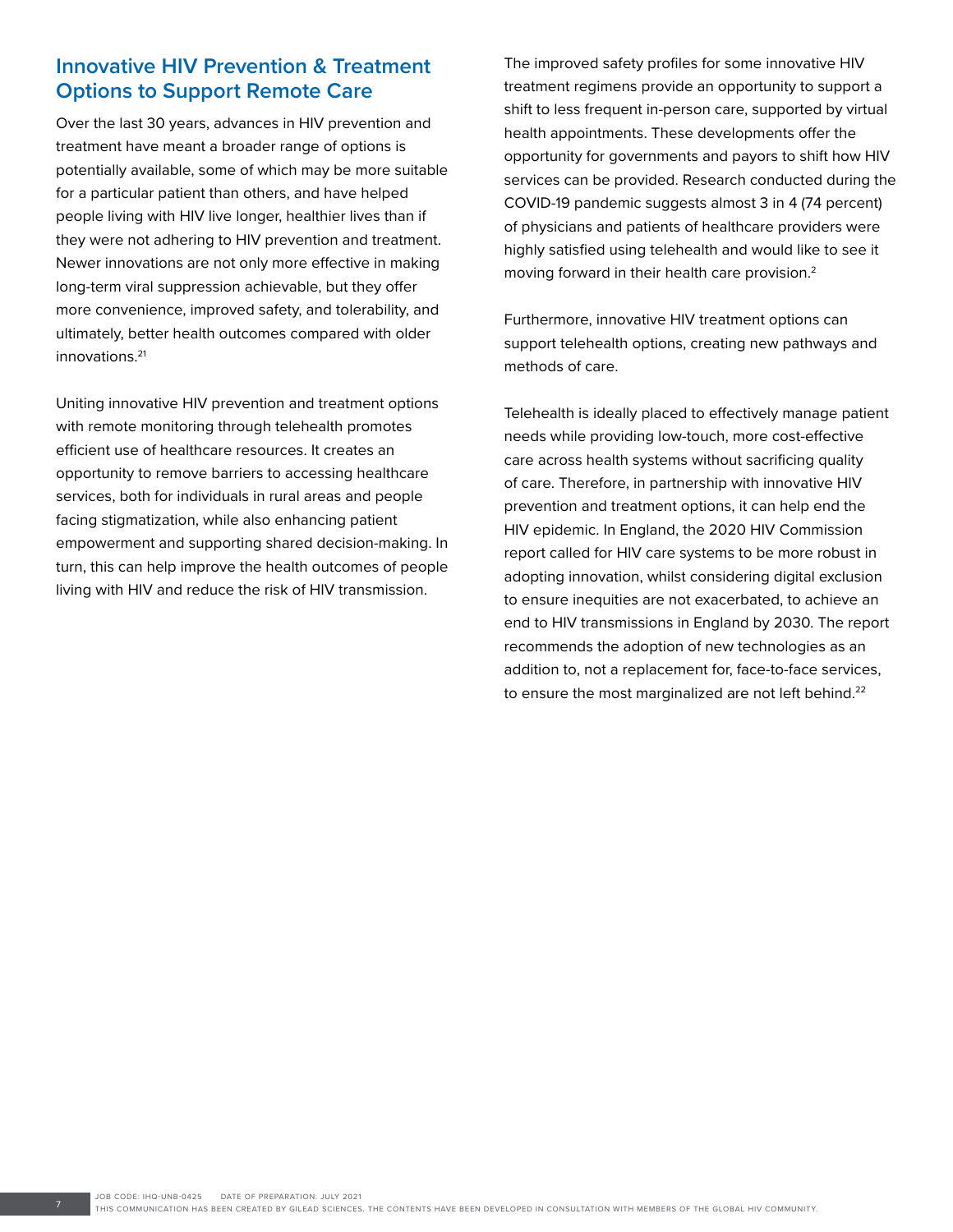# Sullet New Risks & Vulnerabilities From

While telehealth holds enormous potential to transform HIV care delivery, a one-size-fits all approach risks leaving vulnerable individuals behind. Close coordination between technology companies, government and healthcare professionals will be required to address the unique risks and vulnerabilities associated with applying this technology to HIV care models.

# **Mitigating Patient Concerns around Privacy**

With an increased shift to virtual health settings, ensuring data privacy and security of healthcare information must be a priority. Despite progress made to-date, there remains stigma associated with a positive HIV status. The individual's privacy must be placed at the front and center of new service offerings. In a recent study of patients with diabetes using telehealth services, participants (a population who face less stigma than individuals with HIV) reported feeling rushed, less involved, and less comfortable answering sensitive questions due to privacy concerns when using telehealth services.<sup>23</sup> Especially in countries where sexuality, sexual behaviors, and HIV/sexually transmitted infections (STIs) are highly stigmatized, people living with HIV may be disinclined from using online services.

# **Preventing Fraud & Abuse**

Enhanced security measures should also be integrated into existing efforts to overcome fraud and abuse of sensitive health information. Since April 2020, security companies have seen an increase in searches for telehealth on the dark web, suggestive of the potential threat of data breaches.<sup>24</sup> One such incident occurred in June 2020, when UK-based telehealth app Babylon Health experienced a breach of its platform that allowed users to access videos from other patients' appointments.25 Privacy and security risks must be addressed to ensure protection of individuals' privacy with new models of care.<sup>26</sup>

# **Bridging the 'Digital Divide'**

In addition to the regulatory barriers around telehealth outlined earlier in this paper, one of the most formidable challenges to expanding telehealth services is the 'digital divide,' in which certain groups are excluded from accessing modern communications technologies due to a series of potential barriers such as limited internet connectivity and lack of video chat/webcam.<sup>27</sup> These groups include low-income individuals (often racial and ethnic minorities), people in non-urban areas with less access to technology – including high speed broadband  $-$  older populations and those with low tech literacy.<sup>28,29</sup>

### **U.S. Medical Advocacy and Outreach (MAO)**

#### **Action**

MAO, a community-based organization has successfully used telemedicine services to address the shortage of HIV providers in rural Alabama

### **Outcome**

The telehealth network currently provides rural patients in 12 state counties with HIV testing, education, and secure video chats with primary care doctors, food bank and translation services

Source: Rural Health Information Hub. Medical Advocacy & Outreach's telehealth services.<br>Available at: https://www.ruralhealthinfo.org/project-examples/775 Last accessed June 2021.<br>Rural Health Information Hub. Telehealth

The digital divide impacts not only individuals within these communities, but also HIV service providers who may not have the technical and financial resources to adapt to technological change. If the benefits of telehealth are to be felt broadly across the HIV community, it is essential that implementation strategies reflect the needs and situation of the communities they are designed to serve. The rollout of new services must ensure impact assessments capture and address any disparities in access to new methods of care. Failure to invest in infrastructure for adoption of telehealth services within marginalized populations will only widen the health disparity gap.<sup>30</sup>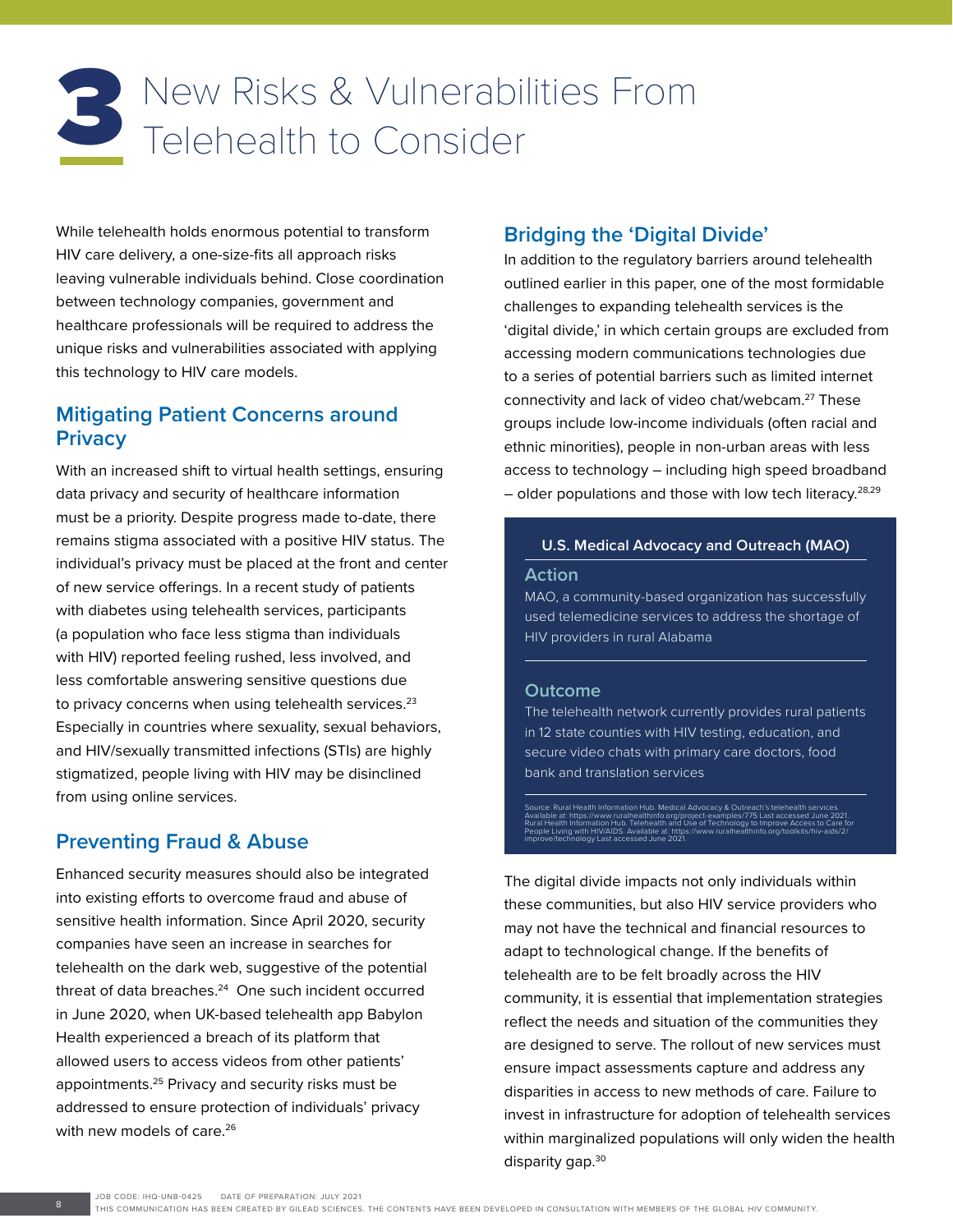# **Confronting Persistent Regulatory Barriers**

The COVID-19 pandemic fast-tracked telehealth policy changes in the U.S. and put in place interim regulatory waivers which allowed more people to have access to these services under their insurance coverage.<sup>31</sup> Regulatory barriers can vary by country, but in the U.S., the ambiguous and ever-changing regulations around reimbursement of doctors and licensures have impacted the uptake of telehealth. Federal reimbursement policies are focused on Medicare, there are limitations on where telehealth services may take place, both geographically and by facility. In addition, each state has different Medicaid policies, creating a patchwork of regulations related to telehealth in the U.S.<sup>32</sup> Furthermore, licensure to provide telehealth differ by state, effectively limiting which clinicians patients have access to. A patchwork of state medical licenses effectively limits telehealth services offered to those in the same state.<sup>33</sup> Reimbursement for telehealth visits need to be at parity with in-person visits to help incentivize uptake of telehealth.

In Italy, it has been reported that many hospitals lack the infrastructure to run effective telehealth systems, due to supply-chain limitations and insufficient internet access. As well, Italy does not include telemedicine as an "essential item" to patients within its national health service, despite the Italian Health Council implementing telemedicine guidelines in 2012 to help increase telehealth uptake.<sup>33</sup>

Government support will likely be required to scale adoption of telehealth to broader audiences. Recently launched initiatives demonstrate opportunities to connect people in need of HIV care, such as prevention and treatment services, $34$  with doctors. This helps track the ways that various combinations of drugs and treatments interact to help inform optimization of patient health outcomes.35 HIV healthcare providers will require educational support to understand the data privacy, regulatory responsibilities and adaptations to their services and billing models to ensure best practice and allow the community-at-large to access these services.

By continuing to drive permanent policy changes that increase access to telehealth, governments could provide increased access to acute, chronic, primary and specialty care during and after the pandemic while ensuring that no group is left behind.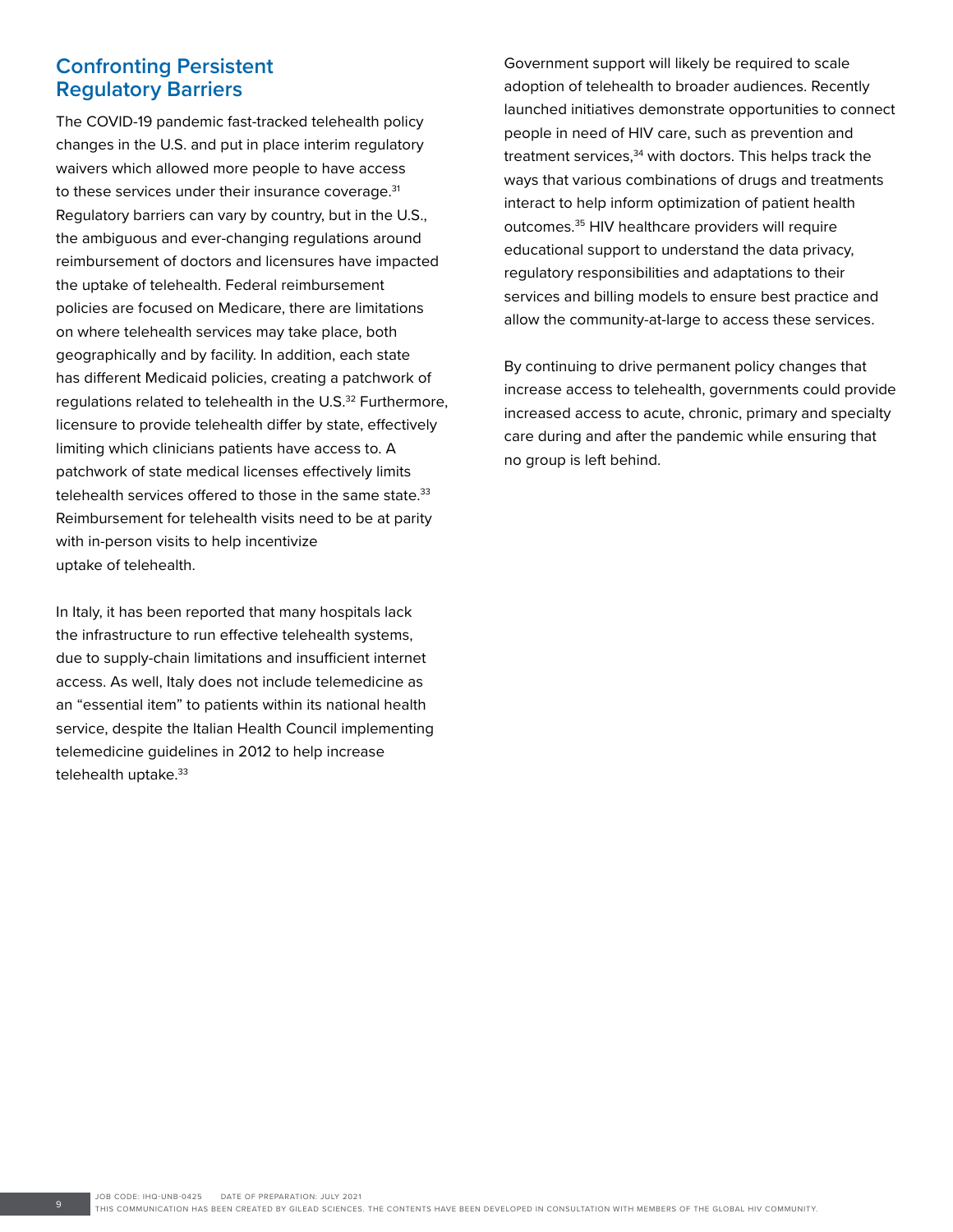# **Policy Recommendations**

To increase and improve patient empowerment and care in the long-term, policymakers must fully realize the potential of telehealth innovations that have been fast-tracked during the pandemic. Ensuring telehealth innovations can benefit people living with HIV and at risk of HIV infection will require the right regulatory environment, government support and adoptions of other best practices. These include:

### » **Develop both short-term measures and long-term frameworks:**

Telehealth implementation plans should be developed at both the national and sub-national levels to increase adoption of telehealth-enabled HIV prevention, treatment, and care services. Rollout of telehealth and enabling digital infrastructure to disadvantaged communities and vulnerable populations should be given specific focus, with consultation from the public and private sector to build out a lasting infrastructure.

## » **Identify and scale up best practice models:**

Governments should partner with educational institutions and private healthcare providers to test combinations of digital technologies with pathway redesign in real-world settings to help improve delivery of HIV care.

### » **Update clinical guidelines to reflect telehealth-enabled care:**

Data from telehealth impact assessments in key disease areas such as HIV should be used to inform updated national clinical guidelines to reflect the value of telehealth in delivering patient-centered care and improving the overall quality of care.

### » **Expand reimbursement options for telehealth:**

Governments and payers should implement transparent reimbursement policies and extend existing COVID-19 measures to encourage adoption of telehealth-enabled HIV services as a viable option post-pandemic. Reimbursement pathways should integrate patient reported outcomes and patient activation measures to reflect the additional value that new technologies by lowering in-person interactions and healthcare system costs.

### » **Develop telehealth medical education:**

Guidelines and investment in continuing medical education programs are needed to ensure that all healthcare professionals involved in HIV care management receive training on remote care delivery. This is particularly important in low- and middle-income countries where HIV experts and care facilities may be less accessible, and therefore telehealth services have the potential to have even greater impact on outcomes for those who need to access prevention, testing and care services.<sup>36</sup>

#### » **Standardize data privacy and security measures:**

Establish robust healthcare data privacy and security principles for future regulation of telehealth services. Set clear controls around access to sensitive health data and requirements for authentication, encryption, and data storage.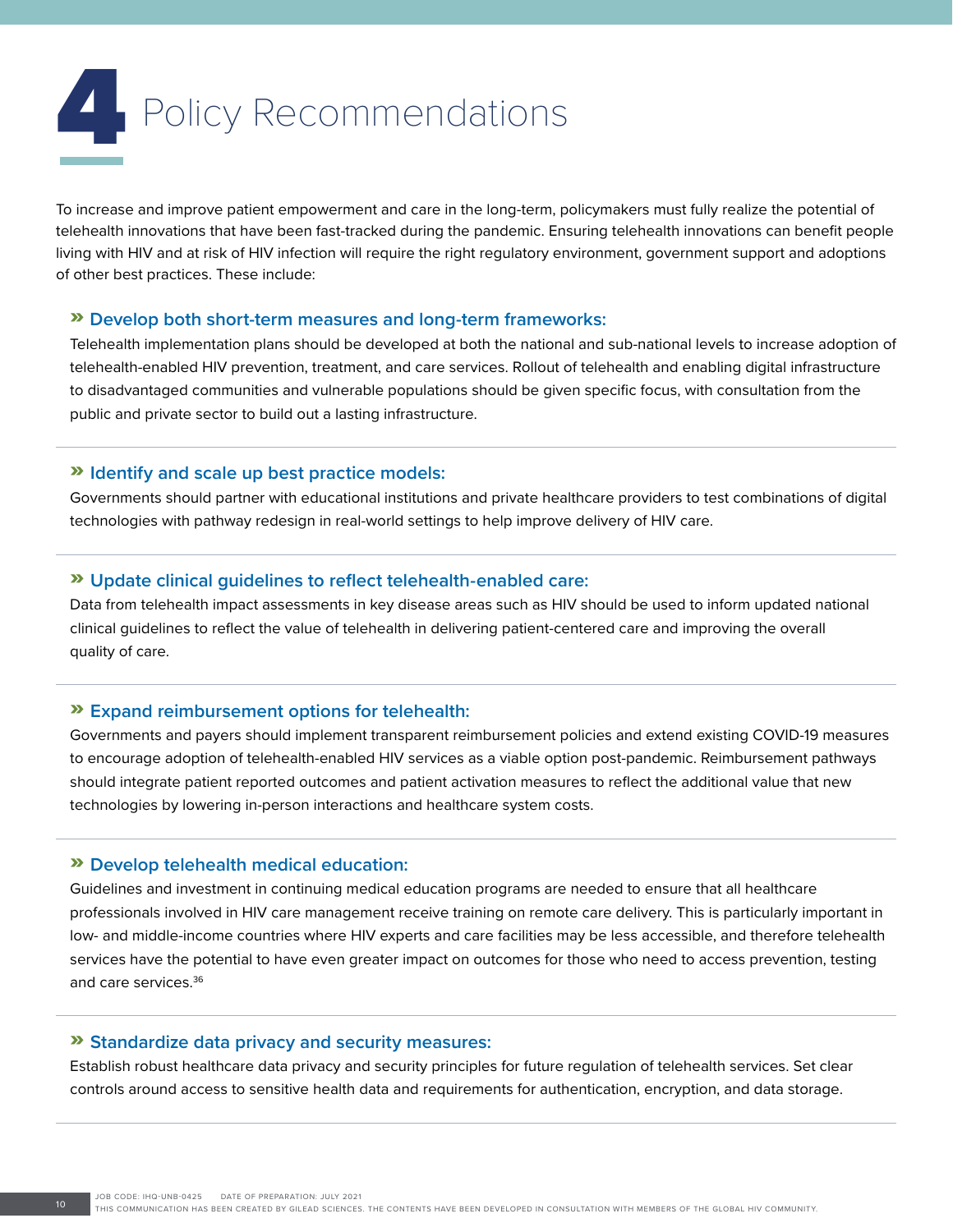

In response to the COVID-19 pandemic, healthcare providers modified their models of care by utilizing new technologies, such as telehealth, to minimize inperson interactions with the traditional healthcare system. Telehealth has been important in overcoming the current challenges faced by people living with HIV and at risk for HIV; however, they also have the potential to improve care delivery in a post-COVID-19 world and should be supported by policymakers and the wider HIV community.

To protect and promote health equity, it is critical to ensure that the adoption of telehealth does not exclude certain groups, including low-income individuals, people in non-urban areas with less access to technology, older populations and those with low health or technology literacy. Programs should be designed with the concerns and potential limitations of these groups to ensure that telehealth is appropriately utilized, understanding it affords patients with choice rather than replacing the existing healthcare infrastructure and care offerings.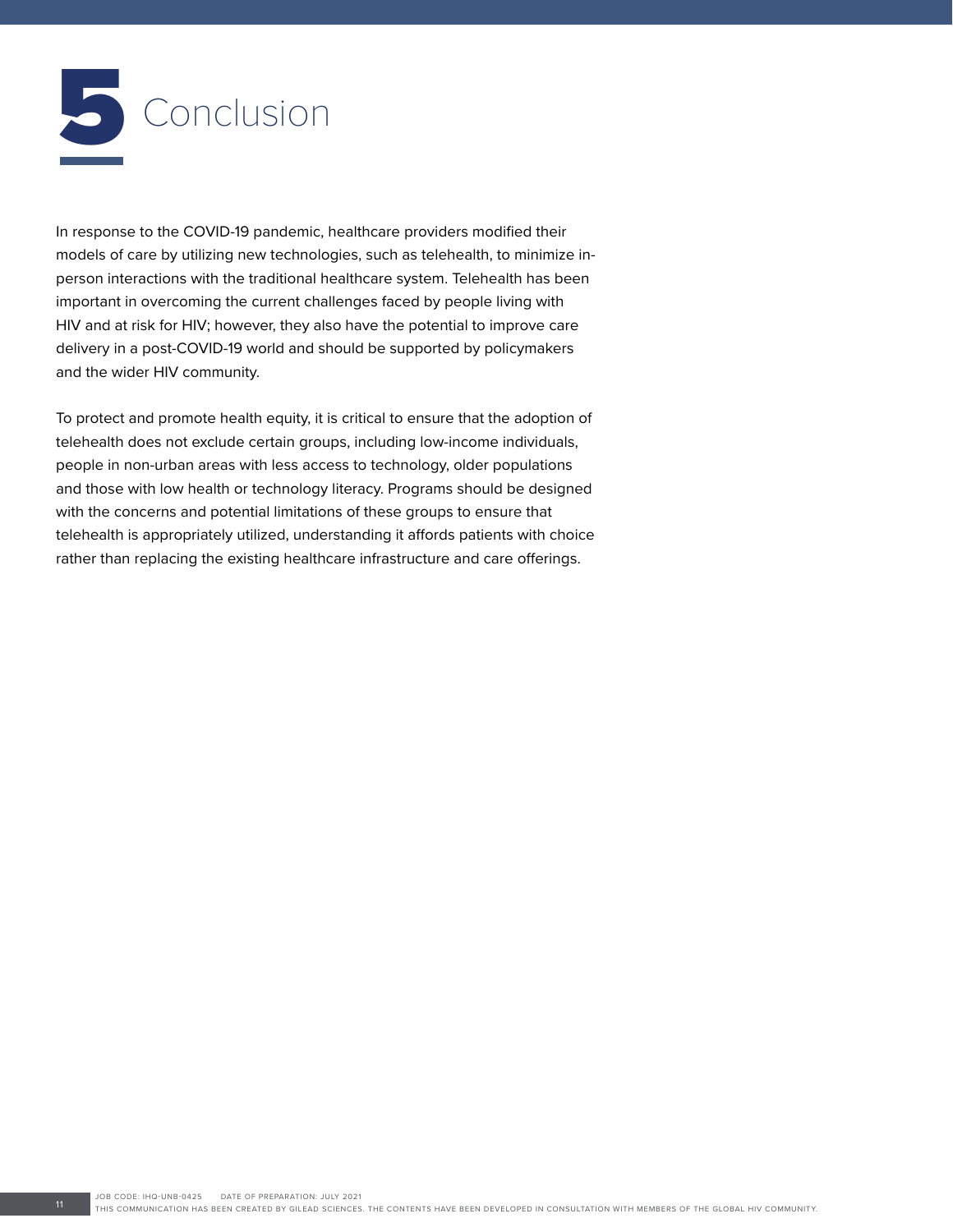- 1. Guaraldi G, Milic J, Martinez E, et al. HIV care models during the COVID-19 era. Clin Infect Dis. 2020; ciaa1864 [online ahead of print].
- 2. America's Health Insurance Plans (AHIP). The virtual reality: it's time to transform your virtual health capabilities. Available at: https:// www.ahip.org/wp-content/uploads/WhitePaper\_VirtualHealth.pdf Last accessed July 2021.
- 3. World Health Organization. Telemedicine: Opportunities and developments in Member States. Available at: [https://www.who.int/goe/](https://www.who.int/goe/publications/goe_telemedicine_2010.pdf) [publications/goe\\_telemedicine\\_2010.pdf](https://www.who.int/goe/publications/goe_telemedicine_2010.pdf) Last accessed June 2021.
- 4. AIDSmap. Is telemedicine for HIV here to stay? Available at: https://www.aidsmap.com/news/jun-2020/telemedicine-hiv-here-stay Last accessed July 2021.
- 5. Hogan Lovells. International Telemedicine: A Global Regulatory Challenge. Available at: https://www.engage.hoganlovells.com/ knowledgeservices/analysis/international-telemedicine-a-global-regulatory-challenge Last accessed July 2021.
- 6. UNAIDS (2020) COVID-19 impacting HIV testing in most countries. Available at: https://www.unaids.org/en/resources/presscentre/ featurestories/2020/october/20201013\_covid19-impacting-hiv-testing-in-most-countries Last accessed July 2021.
- 7. AIDSmap. European AIDS Treatment Group documents the impact of COVID on HIV services throughout Europe. Available at: https:// www.aidsmap.com/news/oct-2020/european-aids-treatment-group-documents-impact-covid-hiv-services-throughout-europe Last accessed July 2021.
- 8. AIDSmap. HIV prevention trials paused during coronavirus crisis. Available at: https://www.aidsmap.com/news/apr-2020/hivprevention-trials-paused-during-coronavirus-crisis Last accessed July 2021.
- 9. Budak JZ, Scott JD, Dhanireddy S, Wood BR. The impact of COVID-19 on HIV care provided via telemedicine: past, present, and future. Curr HIV AIDS Rep. 2021;18:98-104.
- 10. Department of Health & Human Services. HHS issues new report highlighting dramatic trends in Medicare beneficiary telehealth utilization amid COVID-19. Available at: https://www.hhs.gov/about/news/2020/07/28/hhs-issues-new-report-highlighting-dramatictrends-in-medicare-beneficiary-telehealth-utilization-amid-covid-19.html Last accessed July 2021.
- 11. Health HIV. Summit on telehealth implementation & COVID 19. Available at: https://healthhiv.org/wp-content/uploads/2021/01/ TeleHealthHIV-Summit-State-of-Telehealth.pdf Last accessed July 2021.
- 12. Department of Health & Human Services. Telehealth: delivering care safely during COVID-19. Available at: https://www.hhs.gov/ coronavirus/telehealth/index.html Last accessed July 2021.
- 13. Koonin LM, Hoots B, Tsang CA, et al. Trends in the use of telehealth during the emergence of the COVID-19 Pandemic United States, January–March 2020. MMWR Morb Mortal Wkly Rep. 2020;69:1595–1599.
- 14. International Travel & Health Insurance Journal. Telemedicine usage rises during Covid-19. Available at: https://www.itij.com/latest/ news/telemedicine-usage-rises-during-covid-19 Last accessed July 2021.
- 15. Kaneko K, Nakagawa I. 2020. With apps and remote medicine, Japan offers glimpse of doctor visits in post-corona era. Available at https://www.reuters.com/article/us-health-coronavirus-japan-telehealth-idINKBN24A01K Last accessed July 2021.
- 16. Beck E, Mandalia S, Yfantopoulos P, et al. Ensuring continuity of care for people living with HIV in five European countries: the efficacy of the EmERGE Platform. J Int AIDS Soc. 2020;23(Suppl.7):99-100 (abstract P117).
- 17. Mgbako O, Miller E, Santoro A, et al. COVID-19, telemedicine, and patient empowerment in HIV care and research. AIDS Behav. 2020;24:1990-1993.
- 18. Quiros-Roldan E, Magro P, Carriero C, et al. Consequences of the COVID-19 pandemic on the continuum of care in a cohort of people living with HIV followed in a single center of Northern Italy. AIDS Res Ther. 2020;17:59.
- 19. U.S. Centers for Medicare & Medicaid Services. Trump administration makes sweeping regulatory changes to help U.S. healthcare system address COVID-19 patient surge. Available at: https://www.cms.gov/newsroom/press-releases/trump-administration-makessweeping-regulatory-changes-help-us-healthcare-system-address-covid-19 Last accessed July 2021.
- 20. U.S. Centers for Medicare & Medicaid Services. Trump Administration Finalizes Permanent Expansion of Medicare Telehealth Services and Improved Payment for Time Doctors Spend with Patients. Available at: https://www.cms.gov/newsroom/press-releases/ trump-administration-finalizes-permanent-expansion-medicare-telehealth-services-and-improved-payment Last accessed July 2021.
- 21. Gunthard HF, Saag MS, Benson CA, et al. Antiretroviral drugs for treatment and prevention of HIV infection in adults. JAMA. 2016;316:191–210.
- 22. HIV Commission: How England will end new cases of HIV: the HIV Commission final report & recommendations 2020. Available at: https://www.hivcommission.org.uk/wp-content/uploads/2020/12/HIV-Commission-Executive-Summary\_online\_final\_pages.pdf Last accessed July 2021.